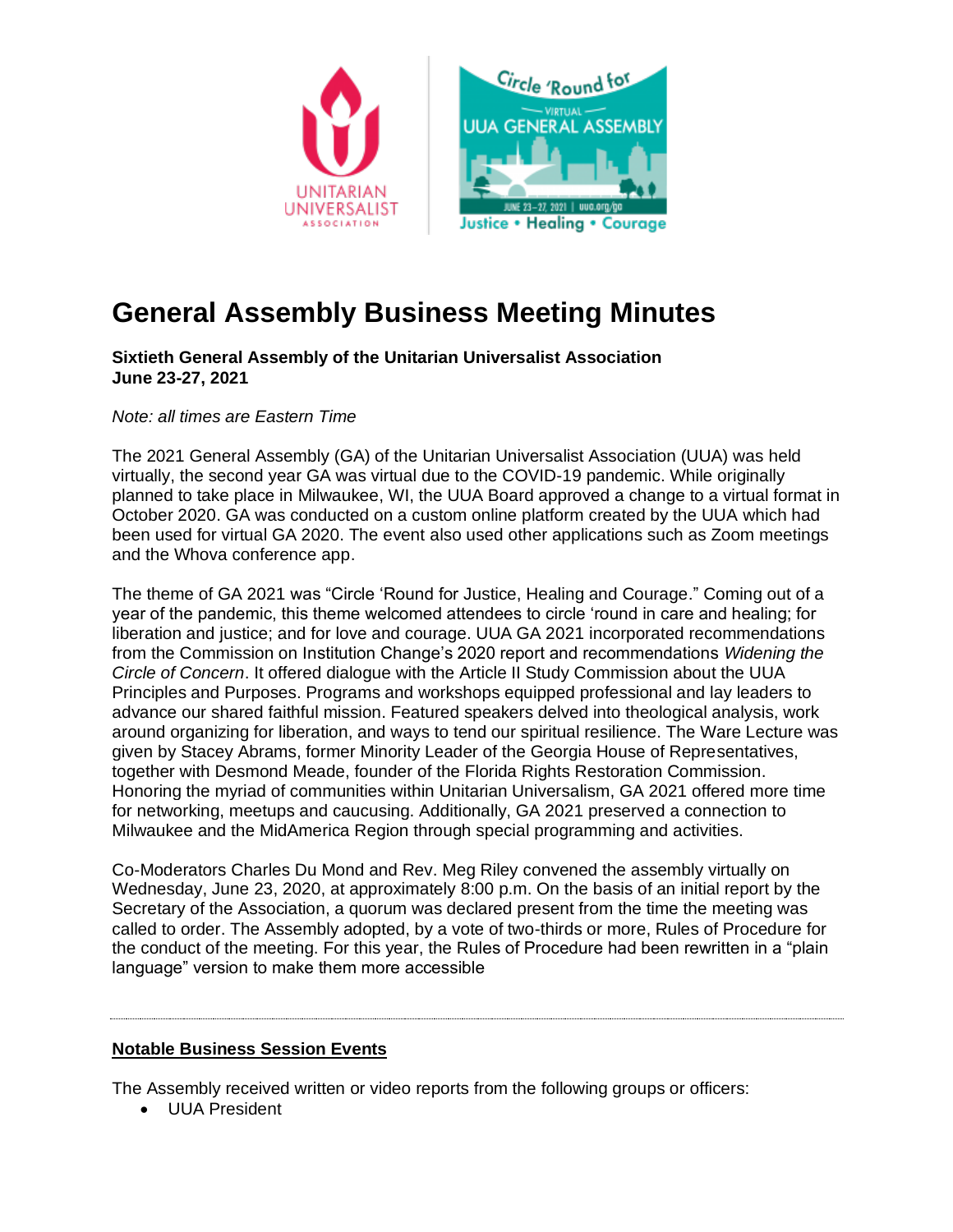DRAFT Business Meeting Minutes

- UUA Co-Moderators
- UUA Financial Advisor
- UUA Secretary
- UUA Board of Trustees
- UUA Treasurer regarding implementation of the 2020 business resolution *Embodying Human Rights in Our Investment Decisions*
- UUA staff regarding implementation of the *Widening the Circle of Concern* Report and Recommendations from the Commission on Institutional Change
- Beacon Press
- Article II Study Commission
- Commission on Social Witness
- Unitarian Universalist Service Committee
- Unitarian Universalist Women's Federation

The Article II Study Commission gave an extended report on its process. Commissioned in 2020 with a charge to review and make recommendations concerning the UUA's principles, purposes and sources, the Commission shared its experience over the past year in starting its two-year process. The Commission noted that its work in the coming year would involve outreach to congregations and key stakeholders for broad public engagement, leading to recommended bylaw changes in 2023. The report included an opportunity for participants to engage in conversation with one another in small groups on key questions related to Article II and Unitarian Universalism's theological commitments.

The Commission on Appraisal report "Unlocking the Power of Covenant," having been recently published, was made available for purchase.

The Board of Trustees gave the Award for Distinguished Service to the Cause of Unitarian Universalism to two honorees: former Co-Moderators and Elandria Williams (posthumously) and the Rev. Mr. Barb Greve. The President's Annual Award for Volunteer Service was given to all current and former members of the UUA Journey Toward Wholeness Transformation Committee. The Angus MacLean Award for Excellence in Religious Education was given to Lynn Sabourin at a separate event.

#### **Business Agenda Items – Statement of Conscience**

The Assembly adopted the following statement of conscience by a vote of two-thirds or more.

#### **Undoing Systemic White Supremacy: A Call to Prophetic Action**

Seeking universal justice and equity, we call upon the Unitarian Universalist Association and Unitarian Universalist individuals and congregations/groups to actively engage in undoing systemic white supremacy in all of its manifestations. Systemic white supremacy refers to the embedded, institutional, and pervasive nature of racism, white privilege, and racial bias and oppression in our society. We acknowledge the impact of systemic white supremacy is intersectional, meaning it impacts people differently across race, income/class, gender, age, ethnicity, immigration status, sexual orientation, religion, disability, and more. As Unitarian Universalists, we decry the ways in which the intersectional impact of systemic white supremacy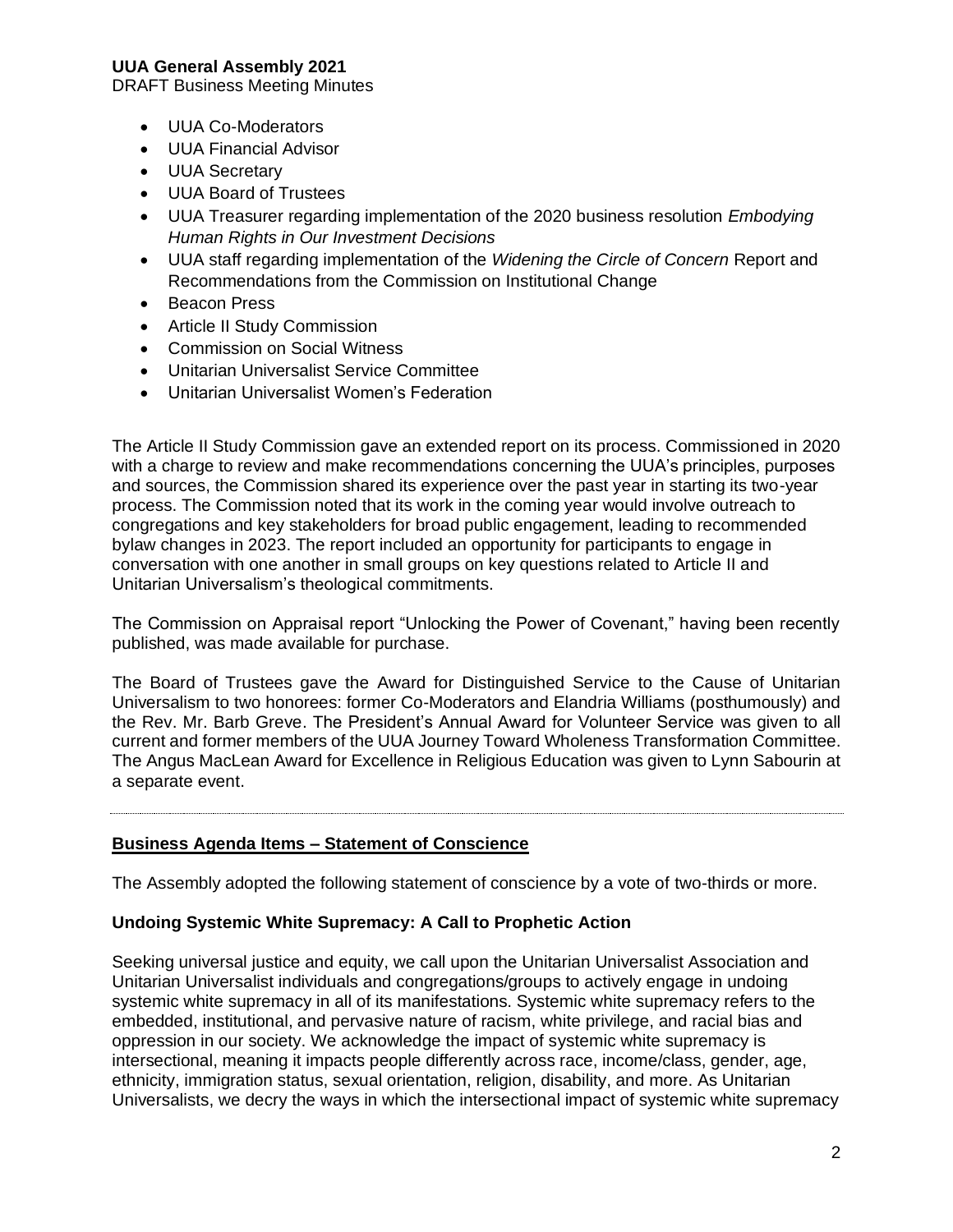DRAFT Business Meeting Minutes

divides our human family by privileging some groups over others and thereby generating resistance to the common goal of universal equity and justice. Systemic white supremacy is a direct affront to every one of our principles. Most egregiously, we are losing lives of Black, Indigenous, and People of Color all across this nation—from long-standing ills of police violence, to hate crimes, to emerging crises of the pandemic—due to the evil of systemic white supremacy. Therefore, as Unitarian Universalists we must engage in urgent action to confront the moral crisis of our time:

- **Engage with the movement, in our communities and nation, to heal the evil of racism.** A vital and dynamic movement to overcome racism and dismantle systems of supremacy is rising across our nation and as Unitarian Universalists we must contribute to this momentum. We can fortify this movement for justice by participating in and organizing social action to denounce injustices such as police brutality, theft of native lands, environmental racism, mass incarceration, cruel responses to immigration, ableism in all its forms which discriminates and harms disabled people (with variations of body and mind), fat discrimination, criminalization of poverty, restricted reproductive rights, transphobia, lack of health care and education, and more. We can join in action outlined in the GA 2020 Actions of Immediate Witness: ["Address 400 Years of White](https://www.uua.org/action/statements/address-400-years-white-supremacist-colonialism)  [Supremacist Colonialism"](https://www.uua.org/action/statements/address-400-years-white-supremacist-colonialism) and ["Amen to Uprising: A Commitment and Call to Action".](https://www.uua.org/action/statements/amen-uprising-commitment-and-call-action) Acting for justice in these important movements, we must be vigilant to the manifestations of systemic white supremacy. We must not only observe and affirm this movement, but engage in bold action with and support of people on the front lines. Actions can include street protest, advocacy, resource sharing; local, regional, and national campaigns; letter-writing, community asset building, and more. The key is organizing with strategic accountability while building sustainable communities of resistance.
- **Carry forward the recommended healing actions conveyed in "Widening the Circle of Concern**": As with other complex and embedded social problems, undoing systemic white supremacy requires multifaceted, long-term efforts for change. This includes not only engaging in action beyond the denomination, but also internal work within the denomination to overcome the ways in which systemic white supremacy is woven into our group cultures, interpersonal relationships, and individual ingrained biases. This call affirms the wealth of knowledge and vital guidance detailed in the UUA Commission on Institutional Change report, ["Widening the Circle of Concern".](https://www.uua.org/uuagovernance/committees/cic/widening) Unitarian Universalist organizations and individuals are called to implement the recommendations in this report as a means to release ourselves from the limits of systemic white supremacy, which are embedded in our structures and habits, so as to allow Unitarian Universalists to live our shared values more fully and freely.
- **Build relationships across boundaries of privilege and oppression**. Through the lens of intersectionality, we understand how systemic white supremacy breeds the lie of division. From unequal access to housing, to poverty, healthcare barriers, and environmental degradation, we all suffer. When one group seeks help for a problem such as racism, another oppressed group that is a member of the dominant race may feel that the roots of its own suffering will not be addressed. Unitarian Universalists must forge relationships beyond boundaries of privilege and power as we struggle for justice for all oppressed people while continually focusing on the vital work of undoing systemic white supremacy.  We believe systemic white supremacy is embedded in all oppressions in the United States.  There are myriad groups to partner with on anti-racism, including groups like Black Lives Matter, Black Lives of Unitarian Universalism (BLUU), Black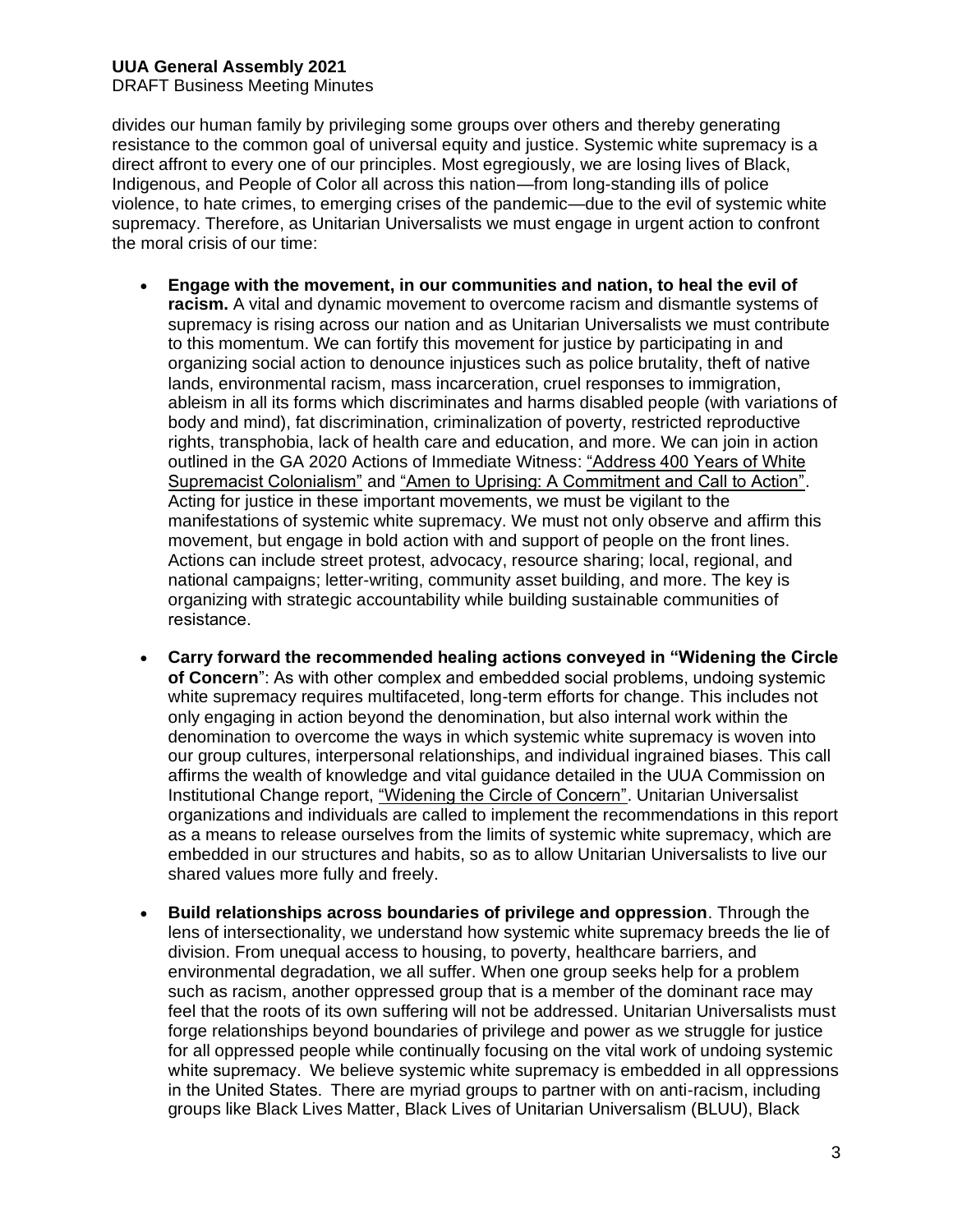DRAFT Business Meeting Minutes

Youth Project, Diverse and Revolutionary Unitarian Universalist Multicultural Ministries (DRUUMM) (including the Asian/Pacific Islander Caucus, Native Caucus, and other active caucuses), the Mashpee Wampanoag Tribe, the Movement for Black Lives, the NDN Collective (an Indigenous-led organization), the Poor People's Campaign, and Standing Rock nation.

• **Fulfill our UU role as a spiritual anchor to BIPOC UUs**. Our UU role as a spiritual anchor to BIPOC UUs requires the financial and administrative support of the spiritual healing systems within the UUA infrastructure and programming that serves goals of BIPOC-only efforts. With the concept of reparations still in discussion nationwide, we can be a model for how to consider, with each social justice gesture, how to always consider the singular healing needs of BIPOC UUs when planning any event or effort.

As Unitarian Universalists living in a time of racialized violence, environmental crisis, and a democracy on the precipice of disaster, we must urgently engage in relationship building, internal growth and transformation, and wider justice action to undo systemic white supremacy and promote universal equity and justice in our world. May the inspiration and connections on uua.org serve as a catalyst for your ongoing journey in this vital work.

# **Business Agenda Items – Bylaw Amendments**

The Assembly adopted the following bylaw amendments included on the GA Business Agenda by a vote of two-thirds or more. Bylaw amendments were placed on the agenda by the Board of Trustees.

*Note – Underlined text was added, [bracketed text] was deleted.*

## *CONSENT AGENDA*

Under the process defined by the Rules of Procedure, the Moderator proposed a consent agenda which combined non-controversial business items. The consent agenda was admitted to the business agenda with the following two bylaw amendments. It was approved by a vote of two-thirds or more.

## **I. Bylaw Amendment – Timeline for President Elect to take office**

## **Section 8.3. Term of Office.**

(a) Elected Officers. The elected officers shall be elected at a regular General Assembly. The President shall take office no later than 45 days after the close of such General Assembly. All other officers [and] shall take office immediately after the close of such General Assembly.

(1) President. The President shall serve for a term of six years and until their successor is elected, [and] qualified and takes office. No President shall serve more than one term; and any partial term of more than two years served by reason of appointment and/or election to office pursuant to subsection 8.7(a) below shall be considered a full term for purposes of this subsection.

(2) Moderator. The Moderator shall serve for a term of six years and until their successor is elected and qualified. No Moderator shall serve more than one term; and any partial term of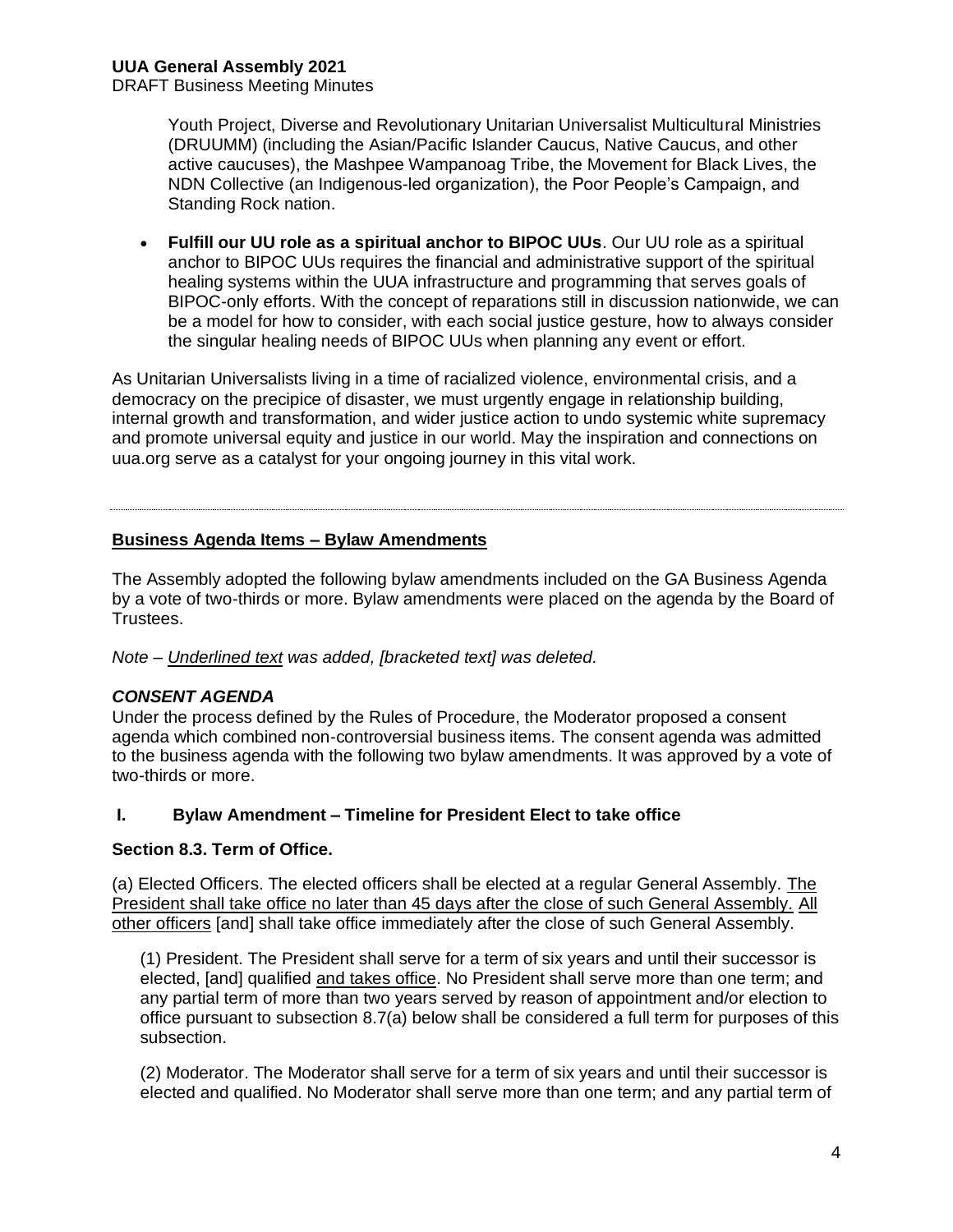DRAFT Business Meeting Minutes

more than two years served by reason of appointment and/or election to office pursuant to subsection 8.7(a) below shall be considered a full term for purposes of this subsection.

(3) Financial Advisor. The Financial Advisor shall serve for a term of three years and until their successor is elected and qualified. No Financial Advisor shall serve more than two successive terms; and any partial term of more than two years served by reason of appointment and/or election to office pursuant to subsection 8.7(a) below shall be considered a full term for purposes of this subsection.

(b) Appointed Non-salaried Officers. The appointed non-salaried officers shall serve for one or more terms of two years and until their successors are appointed and qualified.

#### **II. Bylaw Amendment – Religious Education Credentialing Levels**

#### **Section 5.11. Board of Review.**

(a) Members. The Board of Review shall consist of eight members, as follows:

(1) Three members who are ministers, each of whom at the time of election is in full ministerial fellowship with the Association and has held such fellowship continuously for the preceding seven years; and

(2) One member who is a Credentialed Religious Educator at the highest level granted by the Religious Education Credentialing Committee [– Master Level]; and

(3) Four members who are not ministers or credentialed religious educators, each of whom at the time of election is a member of a certified member congregation and has been a member of one or more such congregations for not less than three years as an officer or a member of the governing bodies of one or more such congregations

(b) Election and Term. Each term shall be eight years. At each regular General Assembly held in an odd-numbered year there shall be elected one person who is neither a minister nor a credentialed religious educator. At each regular General Assembly held in an odd-numbered year there shall be elected either a minister, as described in subsection (a)(1), above, or a Credentialed Religious Educator at the highest level granted by the Religious Education Credentialing Committee [– Master Level] as described in section (a)(2) above. After serving a term in office, a member shall not be eligible for re-election until after an interim of at least eight years.

#### **Section 7.13. Religious Education Credentialing Committee.**

The Religious Education Credentialing Committee shall consist of seven members as follows:

(a) three members, none of whom is a parish minister, minister of religious education, community minister, a credentialed religious educator, or a director of religious education, appointed by the Board;

(b) one member who is a parish minister or community minister, appointed by the Board;

(c) one member who is a minister of religious education, appointed by the Board;

(d) one member who is a Credentialed Religious Educator at the highest level granted by the Religious Education Credentialing Committee [– Master Level], appointed by the Board; and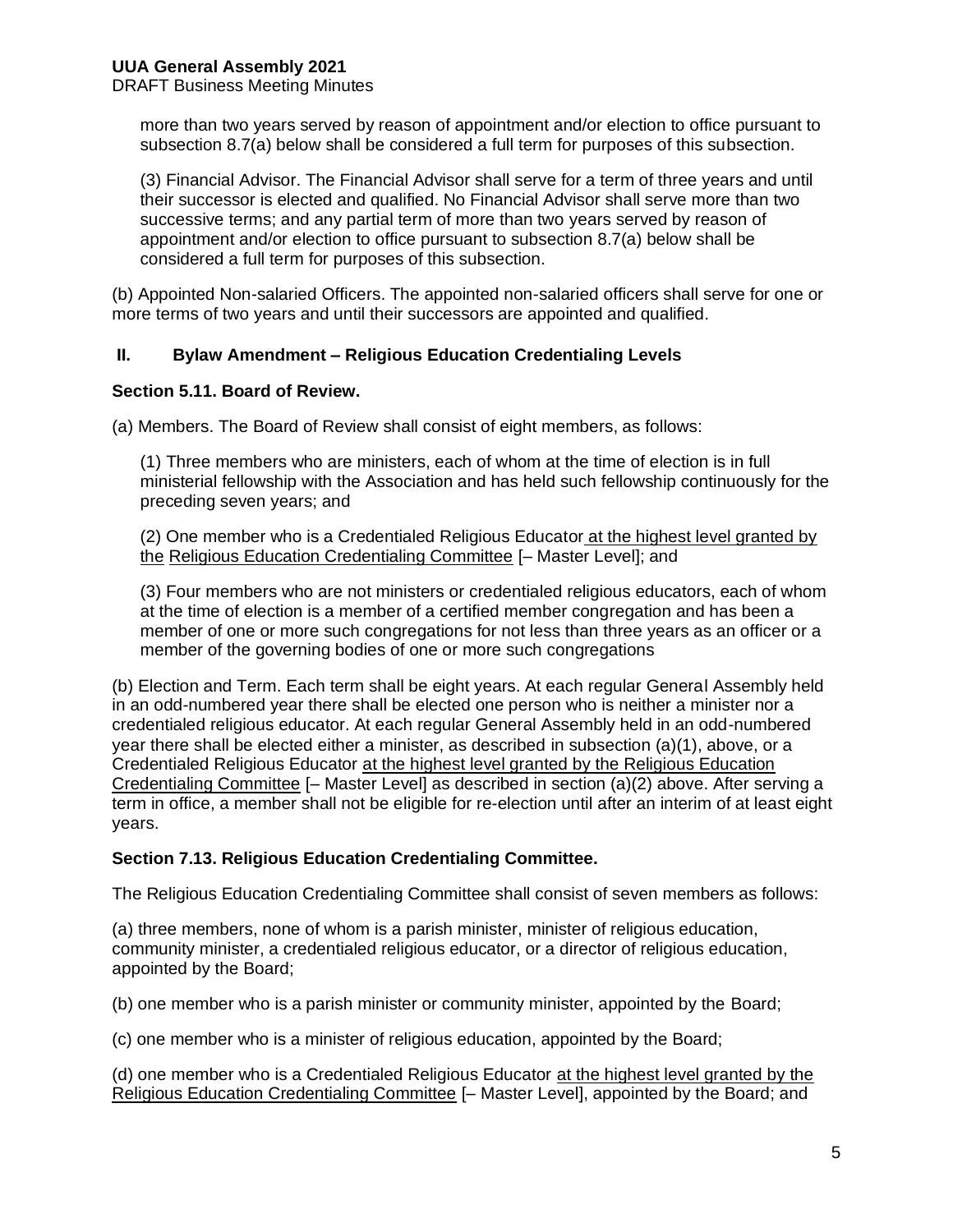DRAFT Business Meeting Minutes

(e) one member nominated by the Board of the Liberal Religious Educators Association and appointed by the Board of Trustees.

The Committee shall have jurisdiction over religious education credentialing with the Association as provided in Article XII thereof. The Board of Trustees shall designate a person who is not a member of the committee to be its Executive Secretary and keep its records.

#### **Section 12.4. Religious Education Credentialing Levels.**

The Religious Education Credentialing Committee shall adopt rules related to levels of religious education credentialing [as follows: religious education credentialing includes Credentialed Religious Educator – Associate Level status, credentialed religious educator status, and Credentialed Religious Educator – Master Level status as determined by action of the Religious Education Credentialing Committee].

## *REGULAR AGENDA*

The following items were considered as part of the regular business agenda.

## **III. Bylaw Amendment – Timeline for submitting Actions of Immediate Witness**

#### **Section 4.16. Additions to the Agenda of Regular General Assemblies**

(a) Non-substantive items related to greetings and similar matters may be admitted to the agenda by a regular General Assembly.

(b) Actions of Immediate Witness

(1) A General Assembly Action of Immediate Witness is one concerned with a significant action, event or development, the timing or specificity of which makes it inappropriate to be addressed by a UUA Statement of Conscience pursuant to the Study/Action process.

(2) No more than three General Assembly Actions of Immediate Witness may be admitted to the agenda of a regular General Assembly.

(3) The motion to admit each General Assembly Action of Immediate Witness ruled eligible is not debatable, but an opportunity for a two-minute statement of advocacy to the General Assembly for each eligible action by one of its sponsors prior to any such motion shall be provided. Admission of a General Assembly Action of Immediate Witness shall be by a twothirds vote.

(4) Affirmation of a General Assembly Action of Immediate Witness shall be by a two-thirds vote.

(5) Actions submitted pursuant to this Section 4.16(b) must be in writing and filed with the Chair of the Commission on Social Witness or the Commission's designee by the deadline established by the Commission and announced [at the opening session of the General Assembly] on the UUA website and through UUA communications.

(c) Responsive Resolutions may be admitted to the agenda of a regular General Assembly and acted upon.

(1) A Responsive Resolution is a resolution made in response to a substantive portion of a report by an officer or committee reporting to a regular General Assembly.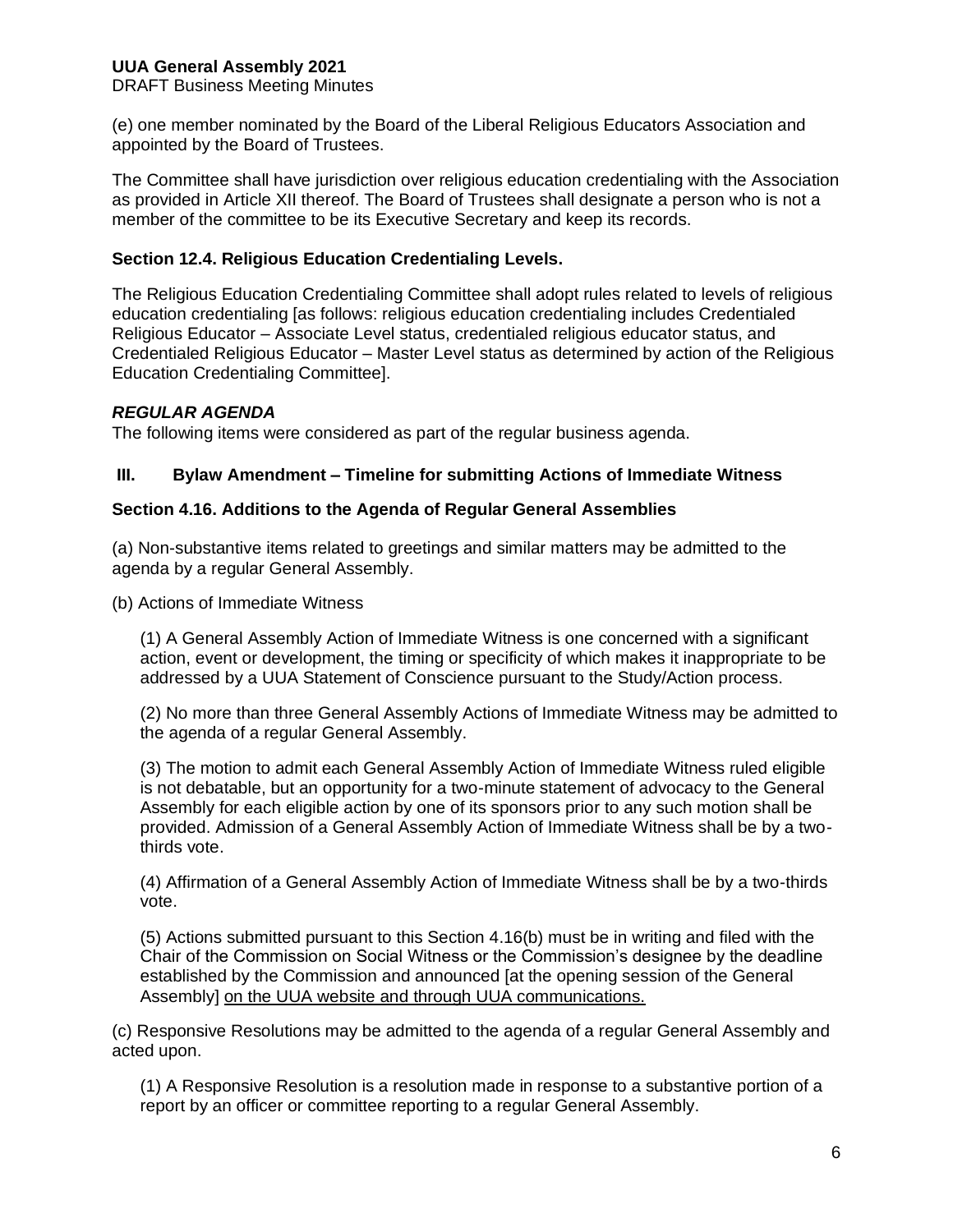DRAFT Business Meeting Minutes

(2) Affirmation of a Responsive Resolution shall be by two-thirds vote.

#### **IV. Bylaw Amendment – Timelines for Campaigns for Moderator and President**

#### **Section 9.5. Nomination of President and Moderator.**

(a) President. The Presidential Search Committee shall submit no fewer than two nominations for the office of President for an election at the end of a presidential term or for a special election. The report of the Presidential Search Committee shall be announced by [February 1] November 15 of the year before the General Assembly at which there is to be a presidential election, except in the case of a special election, in which case the report of the Presidential Search Committee shall be announced by December 10 of the year before the election.

(b) Moderator. The Board of Trustees shall submit one or more nominations for the office of Moderator for an election at the end of a Moderator term or for a special election. The report of the Board of Trustees shall be announced by [February 1] November 15 of the year before the General Assembly at which there is to be a Moderator election, except in the case of a special election, in which case the report of the Board of Trustees shall be announced by December 10 of the year before the election.

#### **Section 9.6. Nomination by Petition.**

(a) For Moderator and President. A nomination for the office of Moderator or President, for a regular or special election, may be by petition signed by no fewer than fifty certified member congregations, including at least one congregation from three of the regions of the Association. A certified member congregation may authorize the signing of a petition only by vote of its governing board or by vote at a duly called meeting of its members. Such a petition shall be fled with the Secretary of the Association, only in such form as the Secretary may prescribe, not later than February 1 of the year of the election and not earlier than the preceding [March] December 1.

(b) For other Elective Positions. A nomination for any elective position, for a regular or special election, may be by petition signed by not less than fifty members of certified member congregations, with no more than ten signatures of members of any one congregation counted toward the required ffty. A separate petition, in form prescribed by the Secretary, shall be fled for each nomination not later than May 1 of the year of the election and not earlier than the preceding October 1. A petition for nomination to the Board of Trustees must designate the position number for which the person is being nominated.

## **Rule G-9.13.7. Length of Campaigns for President and Moderator**

(a) Non-public planning for campaigns [Campaigns] for President and Moderator, such as strategic, organizational or communications meetings, shall not begin earlier than October 1 [may appropriately begin with small campaign committee organizational meetings and mass mailing letters no earlier than November 1] of the [second] year preceding the election.

(b) Active campaigning, including public announcements or communication; virtual or in person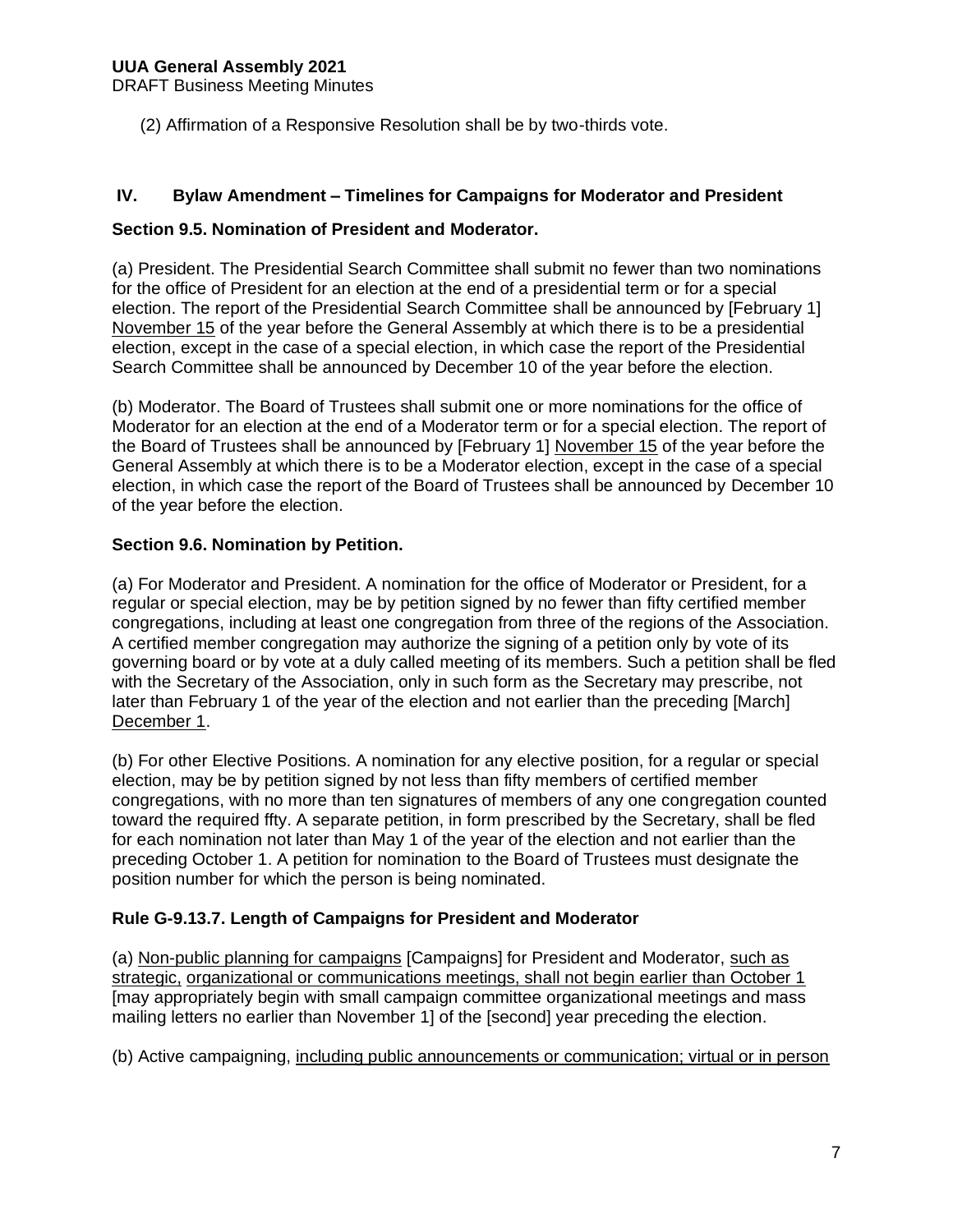DRAFT Business Meeting Minutes

public meetings, rallies, or events; and solicitation of endorsements shall not begin until a nomination has been announced or November 15 [prior to January 1] of the year preceding these elections.

(c) [No electioneering (defined as publicly announced meetings, rallies, or exploratory events) of any sort shall occur at the General Assembly two years preceding the elections for President and Moderator. Private meetings about campaign organization that take place outside of General Assembly booked meeting spaces are permissible.] Active campaigning during GA is permitted only during the General Assembly at which the President or Moderator is elected. Active and passive campaigning for President or Moderator during any other General Assembly is prohibited.

## **V. Bylaw Amendment – General Assembly Registration Requirements**

## **Rule G-4.9.8. [Payment of Registration Fee] Registration.**

All delegates, alternates and trustees must [pay a registration fee] register in order to be admitted to the floor and vote at the General Assembly.

## **VI. Bylaw amendments not adopted**

The proposed bylaw amendment related to the number of nominations required of the Presidential Search Committee did not receive a two-thirds vote of support.

## **Business Agenda Items – Actions of Immediate Witness**

The Assembly affirmed the following Actions of Immediate Witness by a vote of two-thirds or more.

## **I. Stop Voter Suppression and Partner for Voting Rights and a Multiracial Democracy**

WHEREAS, consistent with Unitarian Universalism's living tradition, our Fifth Principle on democratic process, and our 2019 SOC on Our Democracy Uncorrupted, we understand democracy in the U.S. as a hope, a promise, an aspiration toward a body politic something like a Beloved Community, recognizing that the sacredness and power of each voice and vote depends on the functioning of the whole;

WHEREAS, the exclusion of women, indifference to disabled people, oppression of the poor and formerly incarcerated returning citizens, and structural racism has defeated the promise of democracy even as that promise has been periodically and partially fulfilled and the circle of "We the People" widened;

WHEREAS, this is no time for a casual faith, the guarantors of this vision and its enactment being our mutual responsibility and dedication with others, both within and outside of our faith;

WHEREAS, in 2013 the US Supreme Court gutted the 1965 Voting Rights Act, and today we witness rampant voter suppression across the nation, including restrictions on mail-in and in- person voting, voter identification laws, and greater powers vested in state legislatures [1];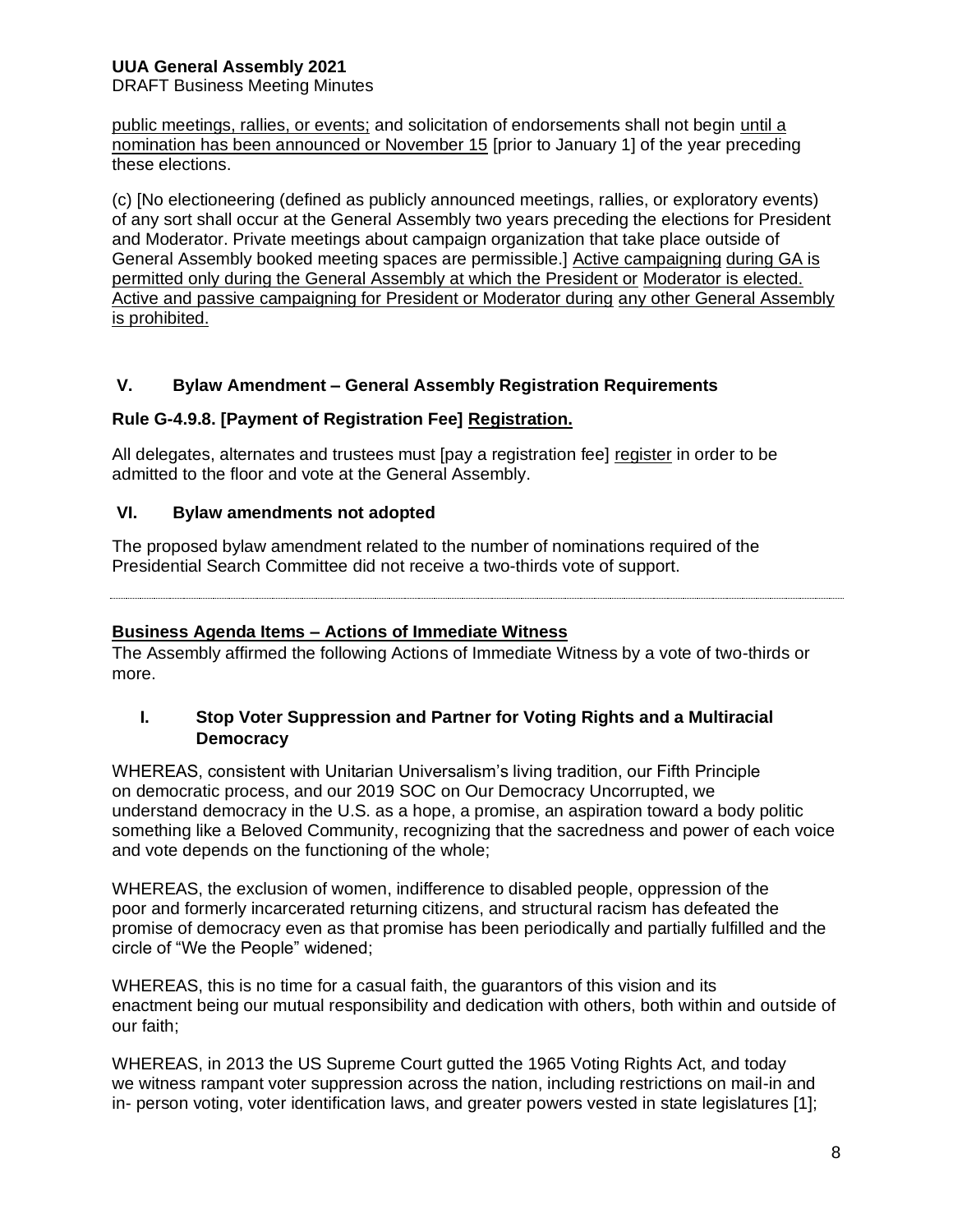DRAFT Business Meeting Minutes

WHEREAS, individual votes are concentrated or diluted according to lines drawn by state legislators to serve their interests above those of the People;

WHEREAS, the right to exercise free speech through protest is under attack nationwide;

WHEREAS, money that seeks to influence politicians has muddied the purposes of politics [2];

WHEREAS, the District of Columbia, a city of roughly 700,000 people [3], continues to be the world's only capital city in a democracy lacking full and proper representation in its national legislature[4], a travesty justified recurrently on the basis of race [5];

WHEREAS, the US Supreme Court will be ruling on what remains of the 1965 Voting Rights Act, potentially further endangering access to the ballot [6];

WHEREAS, on January 6, 2021, white supremacist and nativist insurrectionists entered the Capitol, claimed that the 2020 presidential election was stolen, paraded a Confederate flag through its halls, took life and injured Capitol Police, and threatened the lives of Congresspersons, actions demonstrating the challenges we face;

THEREFORE, BE IT RESOLVED THAT We, the 2021 General Assembly of the Unitarian Universalist Association (UUA), call upon the UUA and its member congregations to:

- Engage nationally with UU actors (campaigns such as UU the Vote and organizations such as Unitarian Universalists for Social Justice) to deepen our theological grounding in issues of Democracy;
- Take action with these actors and those of interfaith and secular partners. Organize and activate our faith to call, write, witness, and advocate for relevant national legislation, including the For the People Act (S.1), the John Lewis Voting Rights Advancement Act (pending), and The Washington, D.C. Admission Act (S.51);
- Through [UU State Action Networks](https://cuusan.org/) and/or UU congregations, collaborate with local partners to combat voter suppression and other anti-democracy efforts, including those by state legislatures; and
- Work with grassroots organizations/campaigns centering those most directly affected by voter suppression and other failures of democracy. [7]

#### *Sources*

[1] As of May 2021, there were than 389 bills in 48 states, Brennan Center, "Voting Laws [Roundup: May 2021,"](https://www.brennancenter.org/our-work/research-reports/voting-laws-%20roundup-may-2021)

[2] Spending skyrocketed following Citizens United in 2010. According to the Center for Responsive Politics, a record-shattering \$14 billion in the 2020 election cycle, more than twice the amount spent in 2016. Forty-two percent (42%) of that spending was by ultrarich individual donors and 22% by super PACs, political parties, and other nonprofit dark money groups. "Most [Expensive Ever:](https://www.opensecrets.org/news/2021/02/2020-cycle-cost-14p4-billion-doubling-16/)  [2020 Election Cost \\$14.4 Billion"](https://www.opensecrets.org/news/2021/02/2020-cycle-cost-14p4-billion-doubling-16/)

[3] The population of D.C. is greater than that of Vermont and Wyoming. United States Census Bureau, "Change in Resident [Population of the 50 States, the District of Columbia, and Puerto](https://www2.census.gov/programs-%20surveys/decennial/2020/data/apportionment/population-change-data-table.pdf) Rico: 1910 to 2020 (PDF),"

[4] Johnny Barnes, Towards Equal Footing: Responding To The Perceived Constitutional, Legal And Practical Impediments To Statehood For The District Of Columbia, 13 U.D.C. L. Rev. 1 (2010). Available [online](https://digitalcommons.law.udc.edu/udclr/vol13/iss1/2) (Page 48).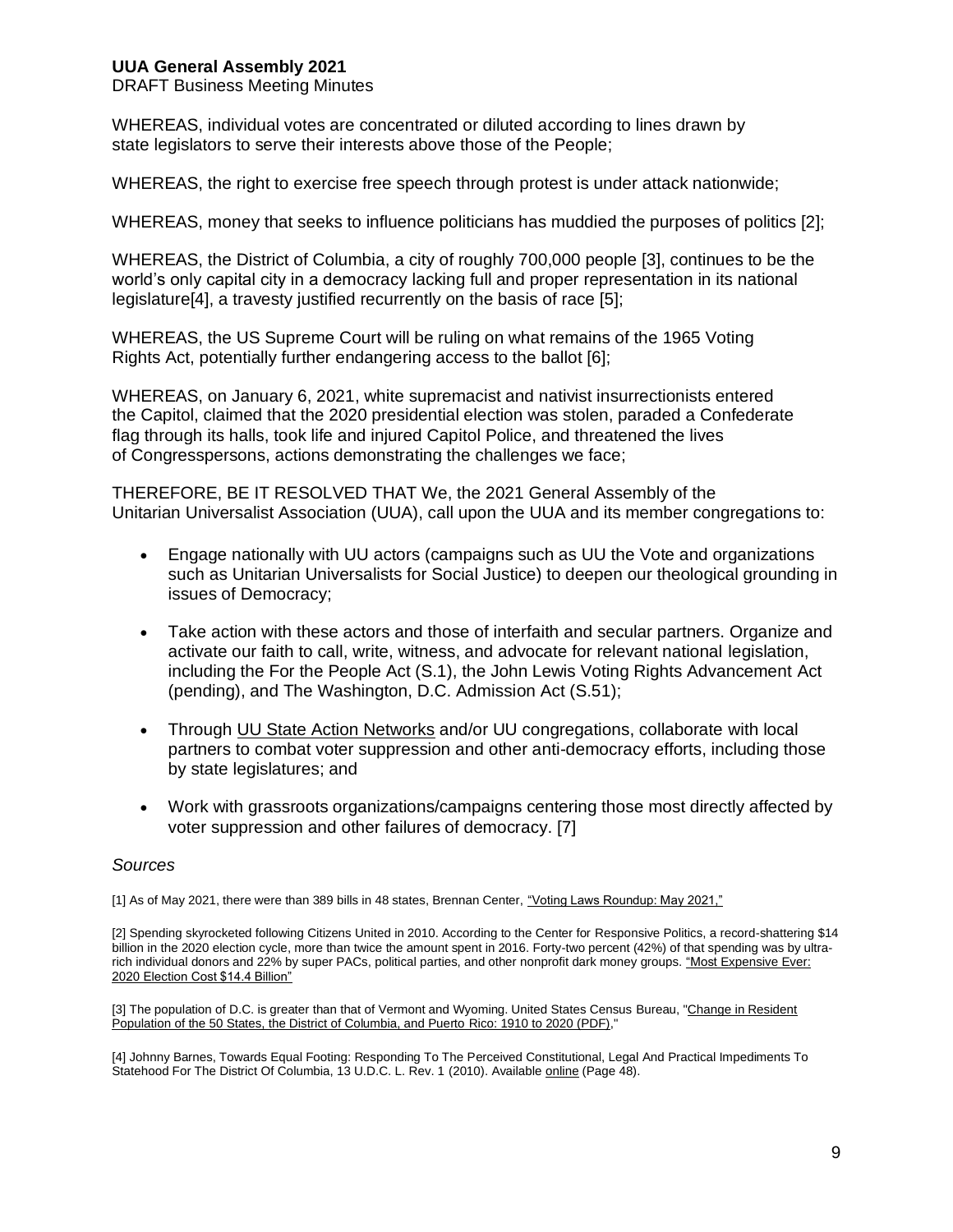#### DRAFT Business Meeting Minutes

[5] In July 2019, the United States Census Bureau estimated that nearly half the population of the District of Columbia is Black or African American followed by non-Hispanic White (37.5%), Hispanic or Latino (11.3%), and Asian (4.5%). "QuickFacts: District of [Columbia.](https://www.census.gov/quickfacts/DC)" D.C. Mayor Murial Bowser has testified: "Historic records are replete with statements of successive members of Congress referencing the 'negro problem' and the 'color problem' within D.C. as a justification to withhold Congressional representation." From ["Testimony of Muriel Bowser, Mayor of Washington, DC \(PDF\),"](https://docs.house.gov/meetings/GO/GO00/20210322/111360/HHRG-117-GO00-Wstate-%20BowserM-20210322.pdf) (delivered March 22 before the House Committee on Oversight and Reforms,

[6] Brnovich will be ruled on during this session of the US Supreme Court and could further endanger access to the ballot.

[7] Examples being Fair Fight and the Florida Rights Restoration Coalition.

#### **II. Defend and Advocate with Transgender, Nonbinary and Intersex Communities**

WHEREAS, our faith has publicly called for transgender-affirming actions for over three decades and trans, nonbinary, and intersex people are a cherished part of Unitarian Universalism;

WHEREAS, in 2021 over 100 anti-trans U.S. state laws have been proposed, particularly targeting trans youth and trans people with the least power, enabling discrimination in sports, health care, education, birth certificates, and beyond, and at least eighteen bills have been passed in nine states;

WHEREAS, anti-trans bills use false notions of "religious freedom" and "protecting" women and children as an excuse for discrimination;

WHEREAS, Unitarian Universalism supports human rights and dignity for all, including access to employment, education, public accommodations, housing, transportation, sports and recreation, health care, voting, and public services;

THEREFORE, BE IT RESOLVED THAT We, the Delegates of the 2021 UUA General Assembly, call on Unitarian Universalists to:

- 1. Strongly condemn all anti-trans legislation, and demand the repeal of recently passed laws in Alabama, Arkansas, Florida, Mississippi, Montana, North Dakota, South Dakota, Tennessee, and West Virginia, and work to block all additional such bills, particularly those targeting trans youth;
- 2. Support passage of the Equality Act, inclusive of gender identity protections;
- 3. Call on President Biden to issue an Executive Order that ensures access to an "X" marker and removes medical requirements for marker changes across federal records (passports, Social Security records, etc.);
- 4. Call for inclusive policies at all levels of government that remove barriers and binaries, and enact gender-neutral approaches in policy (e.g., airport screenings shouldn't be gender-based, driver's licenses shouldn't need a gender marker); and
- 5. Work to pass laws that prohibit unnecessary medical interventions on intersex infants/children.

We further call upon the UUA and our congregations and affiliated organizations to: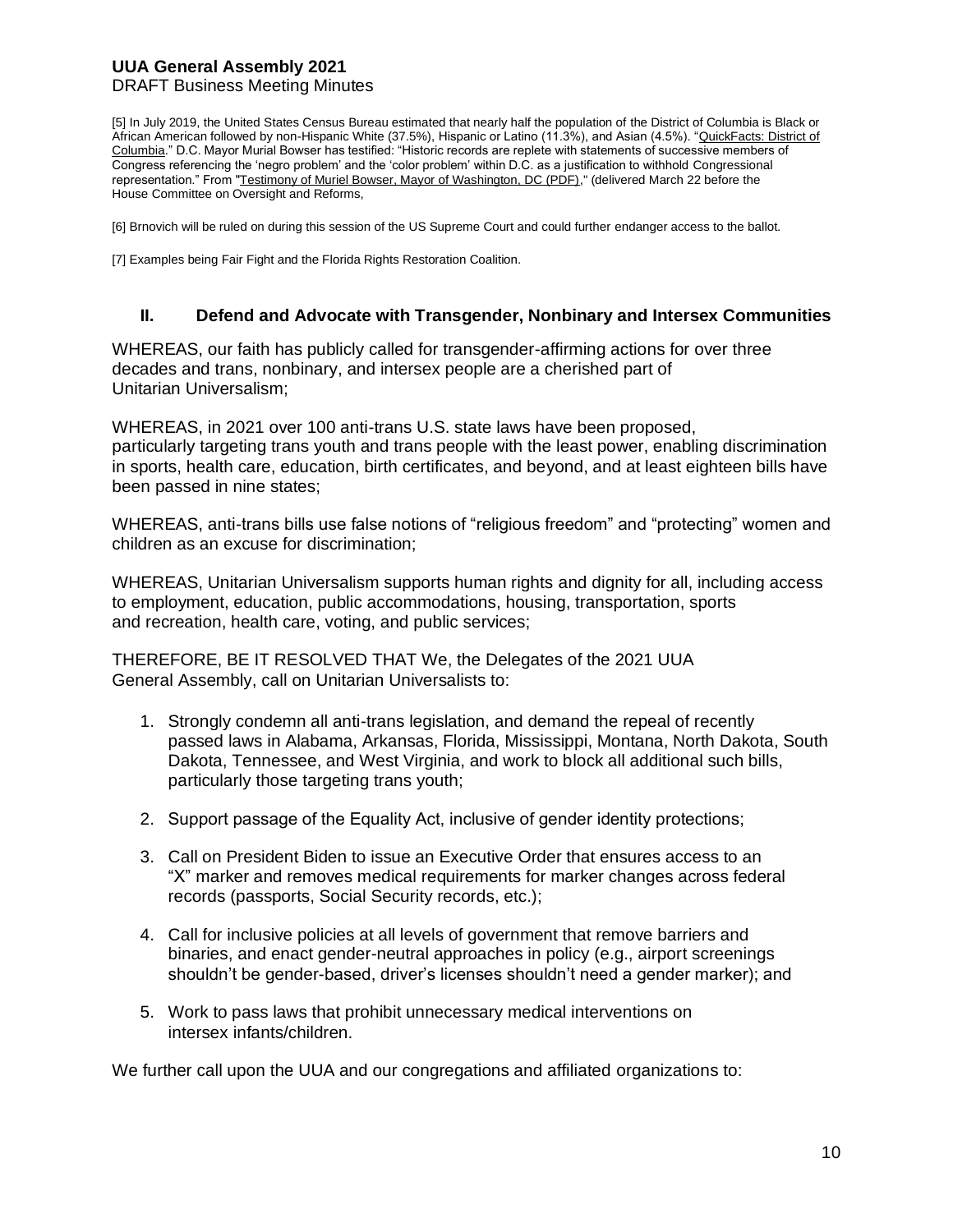DRAFT Business Meeting Minutes

- 1. Affirm that living one's identity, in terms of gender identity/expression, sex characteristics, and affectional/sexual orientation, is part of our free exercise of religion, and that religious exceptionalism that promotes discrimination abridges human rights and our free exercise of religion;
- 2. Support, collaborate with, and increase material inclusion of trans, nonbinary, and intersex Unitarian Universalists by:
	- $\circ$  Giving power and resources to trans, nonbinary, and intersex youth, adults, and organizations;
	- o Respecting all people's self-identified names and pronouns, and all people's privacy regarding trans, nonbinary, or intersex history/status;
	- $\circ$  Working to ensure accessible all-gender restrooms are available in all our spaces;
	- o Ensuring all social and spiritual practices and communications use inclusive language; and
	- $\circ$  Offering rituals for name or pronoun changes and other important milestones;
- 3. Support local organizations led by trans/nonbinary/intersex people and efforts to defund police, decriminalize sex work, fund shelters for the unhoused, and other efforts that help trans/nonbinary/intersex people, particularly those who are low-income, BIPOC, and/or disabled;
- 4. Engage in regular learning about gender diversity, including the unique experiences/needs of intersex people, and help educate the broader public, particularly medical and mental health professionals; and
- 5. Build Beloved Community by engaging intersectional anti-racism and antioppression, deepening relationships across difference, sharing power equitably, and centering the leadership and needs of those targeted by multiple systems of oppression.

#### *Footnotes*

- 1. For more on the record-setting number of anti-trans bills proposed in 2021, see "Pride: 2021 Has Set a Record in Anti-Trans Bills in America," PBS News Hour, June 6, 2021, and "2021 Officially Becomes Worst Year in Recent History for LGBTQ State Legislative Attacks as Unprecedented Number of States Enact Record-Shattering Number of Anti- LGBTQ Measures Into Law," Human Rights Campaign, May 7, 2021.
- 2. The Side with Love campaign has been supporting UUs in advocating for the Equality Act and is hosting an #EqualityTime Action Hour during General Assembly. For more on the Equality Act, see "It's Time to Pass the Equality Act," Freedom for All Americans.
- 3. For more on the campaign calling for an Executive Order addressing inclusive IDs, see "They The People: Accurate Gender Markers for All," ACLU, last updated June 8, 2021.
- 4. For more on advocating for intersex rights, see "Intersex Legislation and Regulation," InterACT.
- 5. For more on the tactics and hate-group background of many of the entities advocating for anti-trans legislation, see "The New Wave of Anti-Trans Legislation is Based on Very Old Arguments and Ideas," The Washington Post, June 14, 2021; "State Anti- Transgender Bills Represent Coordinated Attack, Advocates Say," NBC News, February 17, 2021; and "Lawmakers Can't Cite Local Examples of Trans Girls in Sports," AP News, March 3, 2021.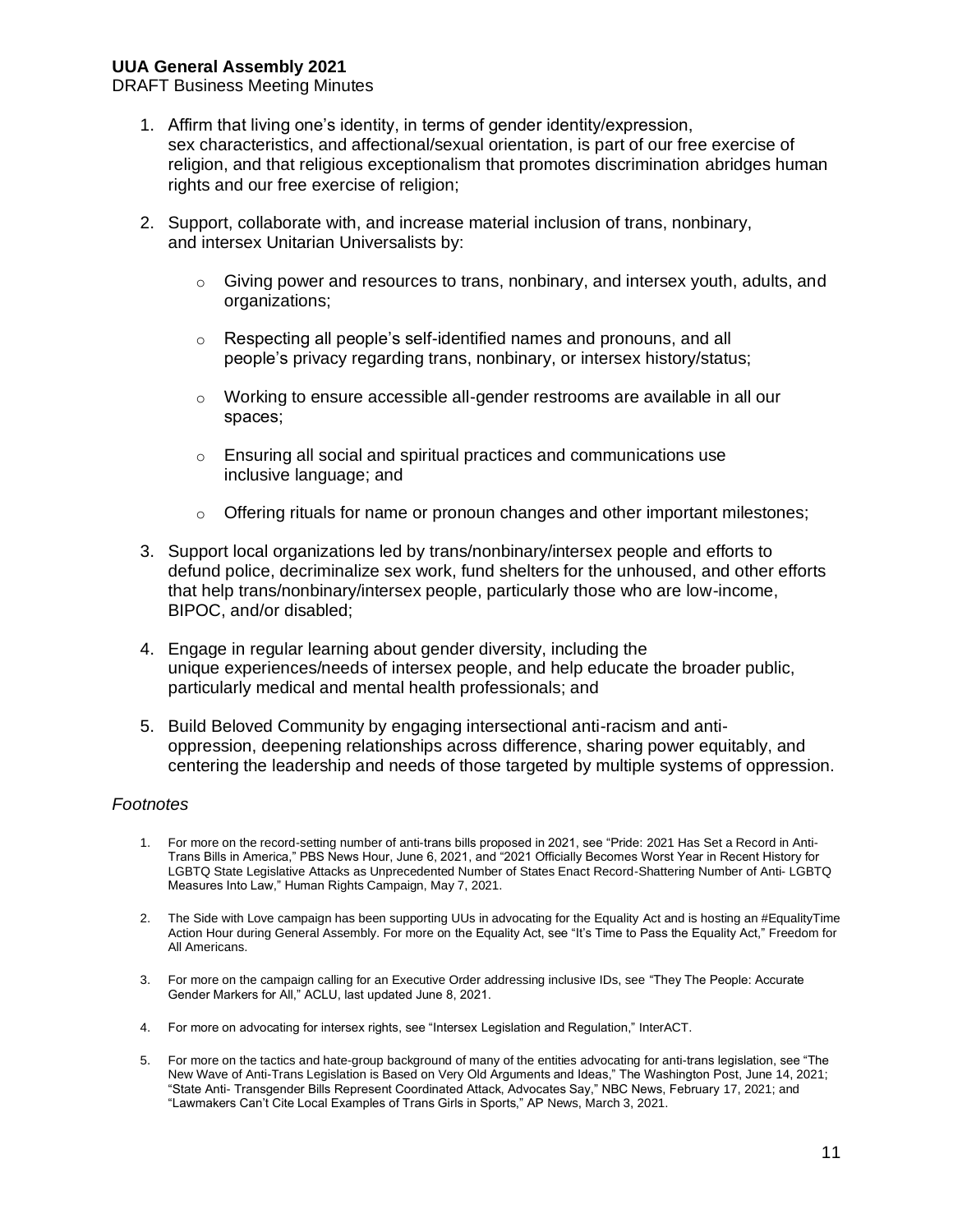DRAFT Business Meeting Minutes

6. For more on the experiences of trans/nonbinary Unitarian Universalists, see "Report on the Experiences of Trans Unitarian Universalists," TRUUsT, January 2019.

#### **III. The COVID-19 Pandemic: Justice. Healing. Courage.**

Unitarian Universalists are heartbroken. Three million people have died in the world and millions more endure poverty because of the COVID-19 pandemic. Lessons learned during the 2020- 2021 plague force us to look at the American healthcare system. The extreme inadequacy and inequity in medicine and public health has been exposed. The current disorganized mix of private insurance and government programs has failed to cover and protect all US residents.

Some demographic groups are disproportionately disadvantaged. BIPOC (Black, Indigenous, People of Color) experience high infection, hospitalization and death rates because of COV1D-19. The elderly and people with disabilities have been hit especially hard. The medical needs of LGBTQ+ people have often been ignored. Lower-income communities and front-line workers have been exposed to health and safety hazards while lacking adequate protection, representation and medical insurance.

We want systemic change. Unitarian Universalists recognize the need to build just and equitable infrastructures for medical care and public health, in labor and community organizing, and in congregation-based programs for social and personal wellness.

THEREFORE, BE IT RESOLVED that this General Assembly affirms its commitment to create a healthcare system that is accessible, comprehensive, equitable and culturally acceptable. We agree with the World Health Organization that health is a state of complete physical, mental, and social well-being and not merely the absence of disease or infirmity.

On March 17, 2021, Reps. Pramila Jayapal and Debbie Dingell introduced The Medicare for All Act of 2021 - PNHP; we urge letters to Representatives to join the current 116 co-sponsors of this landmark legislation.

Congregations are on the frontlines in healthcare. We ask the Unitarian Universalist Association to continue its good work in developing congregation-based programs for mutual aid, education, advocacy, healing and wellness. Global problems require global solutions. We ask the US government to work with the World Health Organization and other agencies to make vaccinations and essential medical services available to all people in all nations.

We are concerned about the COVID-19 pandemic, the recovery period and future emergencies. National problems require constitutional, legislative and executive solutions. The state of healthcare, pandemic prevention, socio-economic disparity and labor practices in the United States requires fully-funded Federal Study Commissions and implementation. We ask the Unitarian Universalist Association, our congregations, social justice organizations and interfaith partners to work together to research and demand Federal solutions.

We are grateful for the healthcare workers, teachers and social workers, food and transportation workers, and many others who have cared for people during recent emergencies. All workers need adequate protection, compensation and representation. We support the intent of the PRO Act, HR-842, Protecting the Right to Organize, for labor law reform and advocate its passage.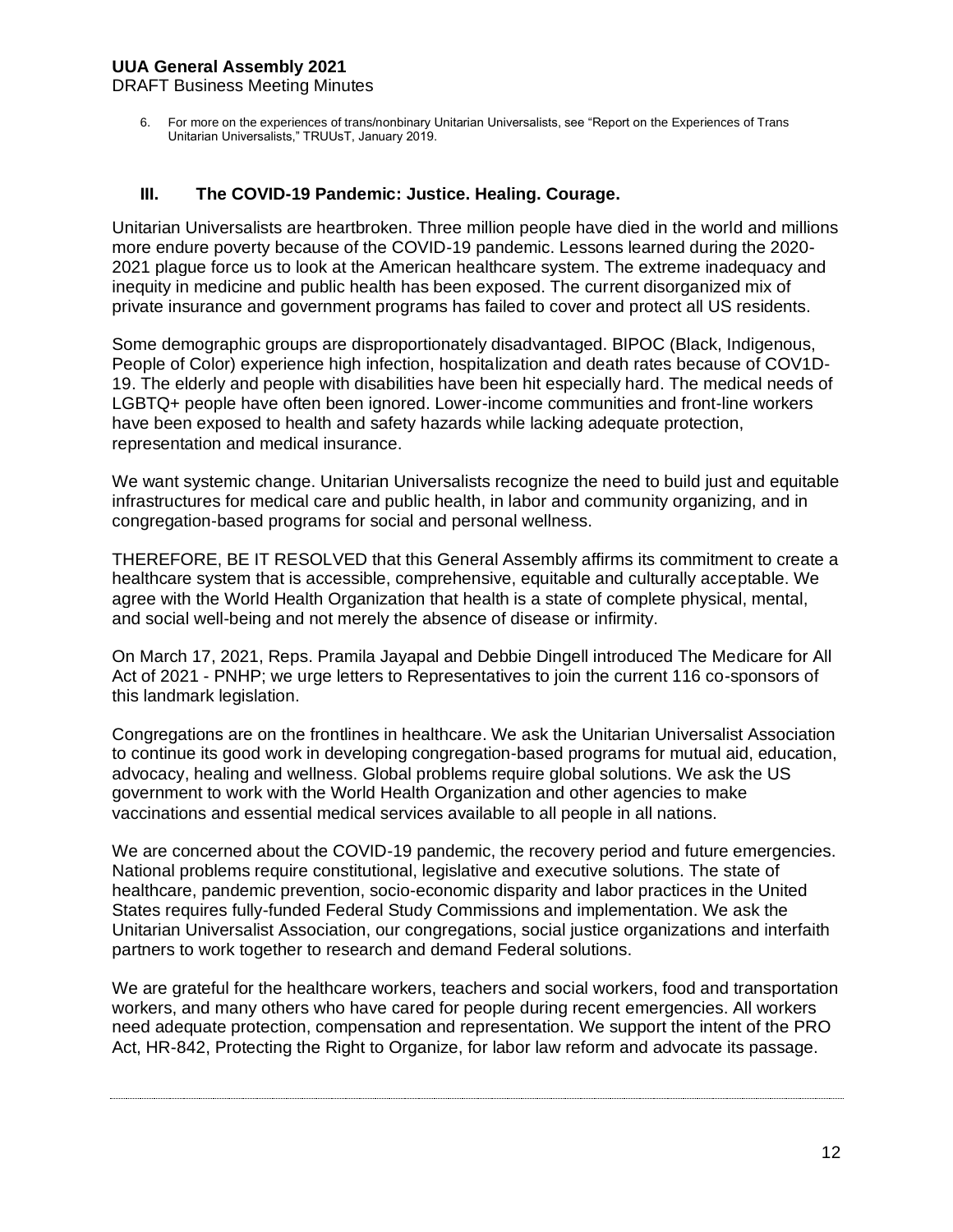DRAFT Business Meeting Minutes

## **Responsive Resolutions**

The Assembly affirmed the following responsive resolutions by a vote of two-thirds or more.

# **I. GA 2021 Responsive Resolution to Include Systemic Anti-Racism in Principles**

The Article II Study Commission stated in its report that it is requesting feedback about what to include in its recommendation for revising Article II, the Principles, Sources, and Purposes, of the UUA Bylaws. For that reason, we ask the Article II Commission and the Board to ensure proposed changes to Article II include in the Principles a clear and direct statement that accountable systemic anti-racist and anti-oppressive actions to build Beloved Community are part of what it means to be Unitarian Universalist.

## **II. "Creating a More Just Future Through Divesting from Pipelines and Investing in Young People"**

WHEREAS, the Report to the UUA General Assembly; Progress on 2020 Business Resolution, Embodying Human Rights in Our Investment Decisions submitted by UU Common Endowment Fund shows what limited progress the UUA has made on the Business Resolution; and

WHEREAS, the Report states that "the current Socially Responsible Investment Guidelines (rev. December 2019) offers strong language on our commitment to incorporating human rights into our investment decisions"; and

WHEREAS, the commitments uplifted in the report are "The UUCEF favors investment in companies with explicit human rights principles, encompassing the rights of indigenous peoples and immigrants and addressing racial justice. We seek to invest in companies that fulfill the responsibility to respect human rights as articulated in the UN Guiding Principles on Business and Human Rights." and "A company may be excluded if it provides significant financing or other financial services to, derives a material percentage of its revenues from, or sources a material percentage of its raw materials from a country or area, i) demonstrating a prolonged and systematic pattern of human rights violations or ii) where significant human rights violations have been widely documented"; and

WHEREAS, the Annual Report to the 2021 General Assembly submitted by UU Common Endowment Fund (hereafter referred to as the UUCEF) shows the net assets for the fiscal year 2019-2020, reaching 198 million dollars; and

WHEREAS, this aforementioned Annual Report does not include the fiscal year 2020-21 holdings report [\(Holdings-as-of-3-31-2021.pdf \(uucef.org\),](https://uucef.org/files/2021/04/Holdings-as-of-3-31-2021.pdf) showing net assets reaching 253,787,127.07 dollars, which means that during the Covid-19 pandemic, the CEF grew by over 50 million dollars; and

WHEREAS, the 2020 Business Resolution, "Embodying Human Rights in Our Investment Decisions", affirmed that UUCEF will "undertake a comprehensive review of the UUCEF's SRI Guidelines with regard to human rights concerns, identify significant gaps, if any, and amend the guidelines as necessary;" and

WHEREAS, the aforementioned 2020 Business Resolution requested the "UUA to formalize mechanisms for communication between its SRI and Investment Committees and UU social justice groups, congregations and individual UUs concerned about social justice issues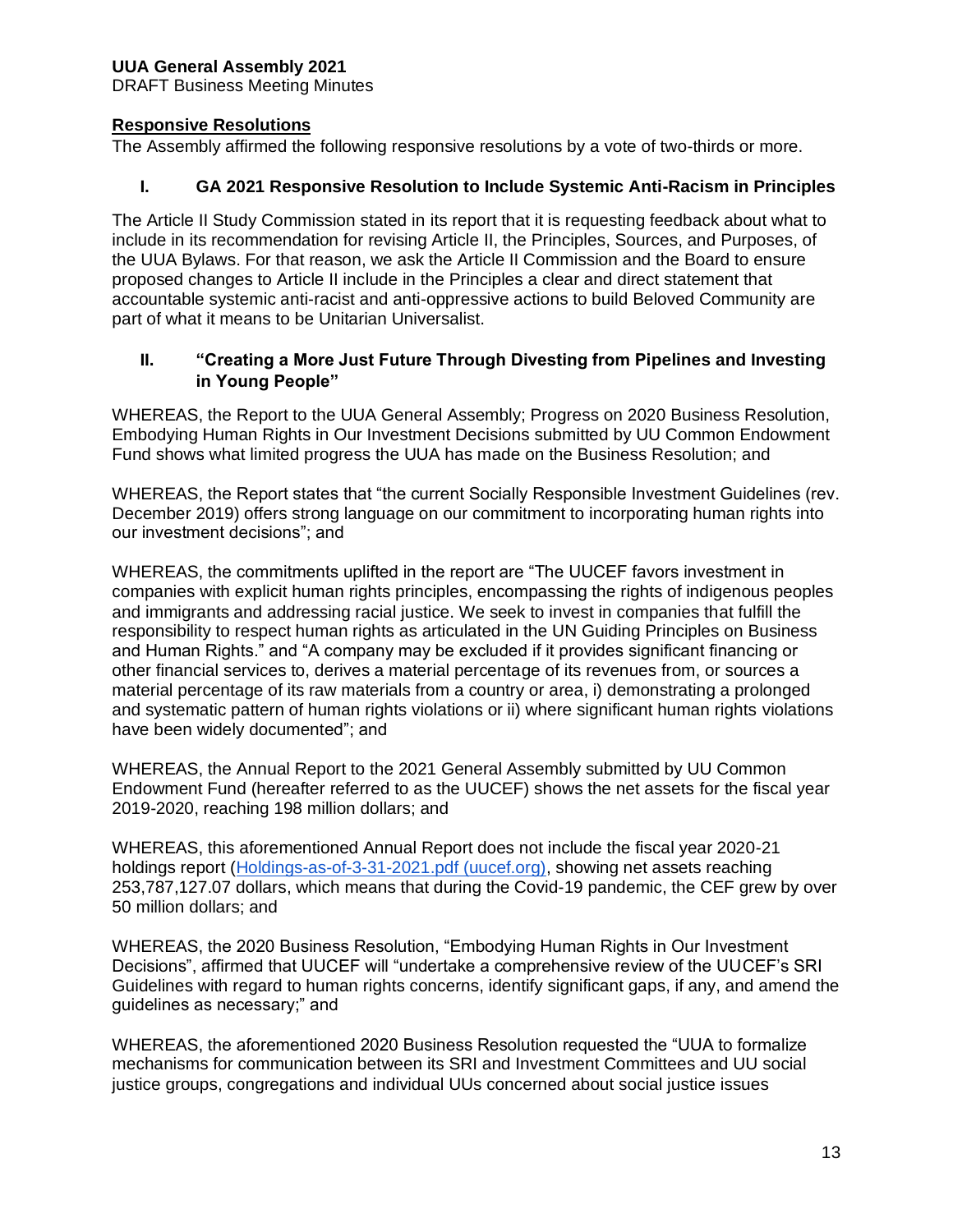DRAFT Business Meeting Minutes

regarding development and implementation of the UUCEF's SRI Guidelines and the impact of UU SRI initiatives;" and

WHEREAS, the UUCEF is currently invested in banks and other corporations that profit from fossil fuel extraction and the exploitation of human labor; the white supremacist intentions being uplifted by individuals in this General Assembly are a clear reflection of the intentions of these large financial institutions; and,

WHEREAS, the aforementioned 2020 Business Resolution states "UUA shall not take any action that is inconsistent with its fiduciary duty or that is incompatible with the principles of sound investment;" and reports show investing in fossil fuel companies is increasingly considered an inefficient investment; and,

WHEREAS, the Enbridge Line 3 pipeline is violating human rights by currently being built without the free, prior and informed consent of Indigenous nations; and several UU justice organizations and UU individuals recently took direct action to stop Line 3; and,

WHEREAS, climate change is a moral issue, with its roots tracing back to ongoing systems of exploitation connected to white supremacism, capitalism, and patriarchy. Addressing it necessitates addressing the interconnectedness of social, political and environmental injustices; and the 2020 Action of Immediate Witness "call[s] upon the Unitarian Universalist Association and its member congregations to: … Work to stop and reverse ecological harm in genuine collaboration with and taking leadership from communities most consistently and harshly impacted by extractive exploitation of land, water, air, and all beings"; and,

WHEREAS, Youth and Young Adults are inheriting a world affected by these negative changes, felt first and primarily by Black, Indigenous and other People of Color; marked by more unstable climate as well as socioeconomic conditions; and,

WHEREAS, the current SRI Guidelines permitted the UUCEF to profit from corporations benefiting from exploitation, climate crisis, colonization, and the ongoing Covid-19 pandemic, including but not limited to Enbridge, JP Morgan Chase, Amazon, Walmart, Bank of America, Uber Technologies INC, Facebook, ConocoPhillips, Comcast, General Mills, Blackrock, Microsoft, Chevron, Wells Fargo, and a number of other extractive corporations; and,

WHEREAS, the 2014 Business Resolution, "Fossil Fuel Divestment," called on Unitarian Universalist congregations and individual Unitarian Universalists "to review their congregational and personal investments with a view to taking action to end climate change"; and,

WHEREAS, the aforementioned 2020 Responsive Resolution, "Supporting and Investing In Youth and Young Adults in Unitarian Universalism" also affirmed a commitment to investing in Youth and Young Adults; including "Requests that the UUA Board of Trustees require and facilitate participation of youth and young adults on the accountability commission proposed in the Commission's report" and "Invites congregations to incorporate input from youth and young adults in congregational decision-making processes, including youth leadership on congregational and district/regional boards, recognizing that many younger Unitarian Universalists often are excluded from decisions that directly affect their community and faith development"; and,

WHEREAS, our 5th Principle calls us to affirm and promote "The right of conscience and the use of the democratic process within our congregations and in society at large"; and,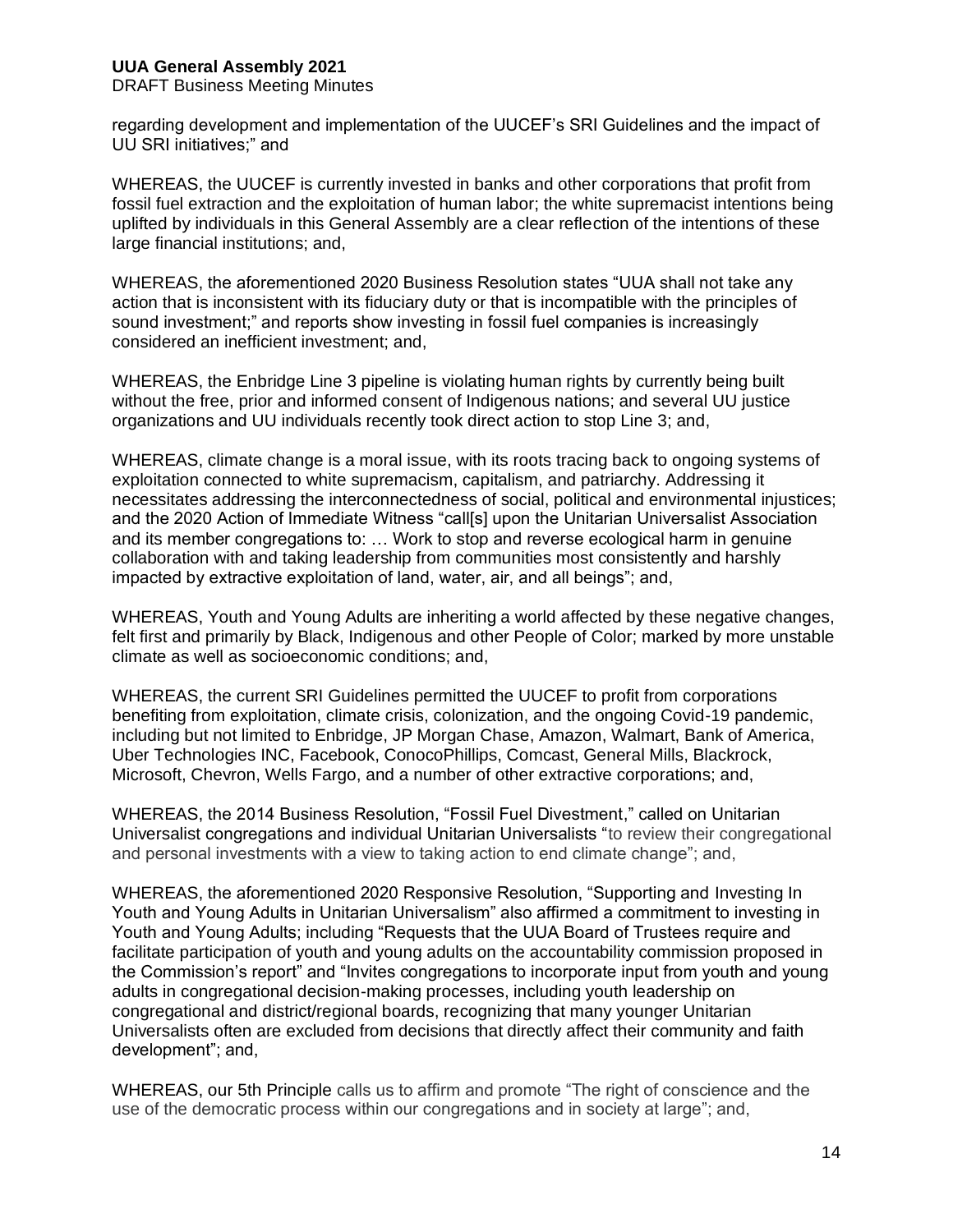DRAFT Business Meeting Minutes

WHEREAS, our 6th Principle calls us to affirm and promote "The goal of world community with peace, liberty, and justice for all"; and,

WHEREAS, our 7th Principle calls us to affirm and promote "Respect for the interdependent web of all existence of which we are a part"; and,

WHEREAS, the 8th Principle, adopted by a significant number of UU congregations, calls us to affirm and promote "journeying toward spiritual wholeness by working to build a diverse multicultural Beloved Community by our actions that accountably dismantle racism and other oppressions in ourselves and our institutions."

BE IT RESOLVED that the 2021 General Assembly of the UUA urges the UUCEF to

- 1. create a transparent, public process to encourage wide and equitable participation of UU congregations, justice organizations and individuals in the comprehensive review of SRI Guidelines, with a clear timeline; and,
- 2. only undertake this comprehensive review of SRI Guidelines with the active participation of at least five Young Adults, or ten percent of a review committee (whichever is larger), as selected by a transparent process determined by the wider UU Young Adult community at General Assembly;

BE IT FURTHER RESOLVED that the 2021 General Assembly of the UUA urges the UUCEF to immediately and completely divest its holdings from financial institutions currently funding the Line 3 pipeline, including JP Morgan & Chase, Wells Fargo, Bank of America, Citigroup, and RBC.

## **Election Results**

For the competitive election for Board of Trustees Position 8, 2217 ballots were submitted, representing 44.5% of eligible ballots. The results were:

- Rev. Sam Trumbore 87% (elected)
- Jay Kiskel 13%

The following individuals were declared elected because their nominations were uncontested:

**Board of Trustees:** JeKaren Olaoya, Rev. Elizabeth Mount

**Financial Advisor:** Lucia Santini Field (special election, term expires 2022)

**Commission on Appraisal:** Adrian Graham

**General Assembly Planning Committee:** Chelsea Surfus

**Nominating Committee:** Tim Atkins, Rev. Danielle Di Bona, cristy cardinal